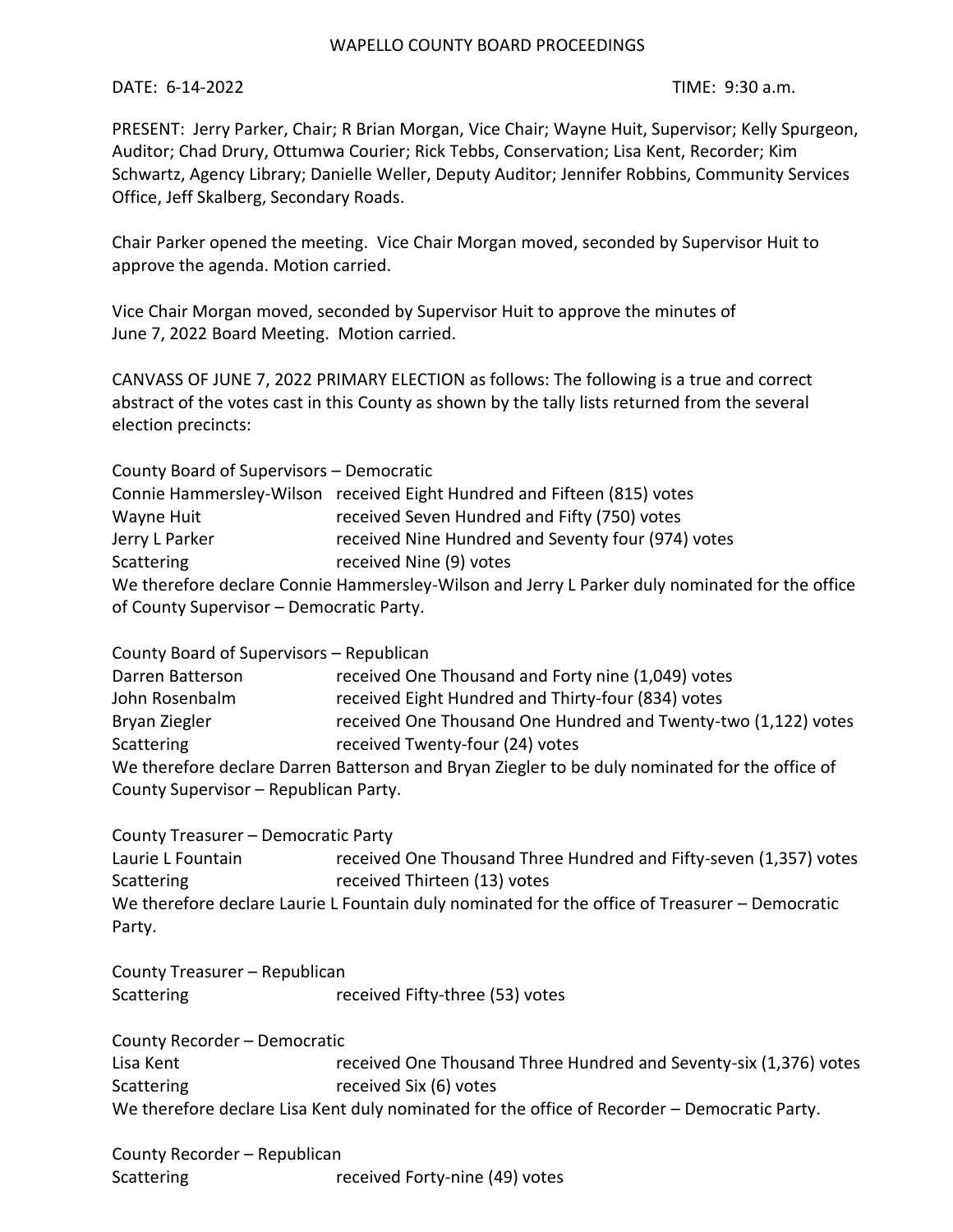County Attorney – Democratic Party Scattering received Fifty-nine (59) votes

County Attorney – Republican Party

Reuben Neff received One Thousand Six Hundred and Thirteen (1,613) votes Scattering received Seven (7) votes

We therefore declare Reuben Neff duly nominated for the office of County Attorney – Republican Party. Supervisor Huit moved, seconded by Vice Chair Morgan to accept the Canvass as read. Motion carried.

Vice Chair Morgan moved, seconded by Supervisor Huit to approve Resolution 29-2022 Disbursements Outstanding. Motion carried.

Supervisor Huit moved, seconded by Vice Chair Morgan to approve Resolution 30-2022 Authorize the Auditor to pay Salaried Personnel. Motion carried.

Vice Chair Morgan moved, seconded by Supervisor Huit to approve Resolution 31-2022 authorization for Payment of Group Insurance Premiums for FY22/23. Motion carried.

Supervisor Huit moved, seconded by Vice Chair Morgan to approve liquor license for Smokin /Bones for 7/1/2022 – 6/30/2023. Motion carried.

Vice Chair Morgan moved, seconded by Supervisor Huit to approve contribution to Agency Library for drop box in the amount of \$2,500 to be paid out of sales tax, any overages will be paid by the Agency Library. Motion carried.

Vice Chair Morgan moved, seconded by Supervisor Huit to approve South Central Behavioral Health Region 28E Agreement. Motion carried.

Vice Chair Morgan moved, seconded by Supervisor Huit to approve MOU between Wapello County and South Central Behavioral Health. Motion carried.

Vice Chair Morgan moved, seconded by Supervisor Huit to approve Tax Suspension under Iowa Code Section 427.8. Motion carried.

Vice Chair Morgan moved, seconded by Supervisor Huit to approve job description for Zoning Manager. Motion carried.

Vice Chair Morgan moved, seconded by Supervisor Huit to approve request for Payroll Approval – New Hire for Amanda Jones, Office Manager, Conservation effective 6/20/2022 at \$15.75 per hour. Motion carried.

Supervisor Huit moved, seconded by Vice Chair Morgan to approve request for Payroll Approval – New Hire for Susan Boyd, Clerk II, Motor Vehicle effective 6/27/2022 at \$16.55 per hour. Motion carried.

Supervisor Huit moved, seconded by Vice Chair Morgan to approve request for Payroll Approval – New Hire for Kevin Creamer, Zoning Manager Assistant, Secondary Roads effective 6/20/2022 at \$21.15 per hour. Motion carried.